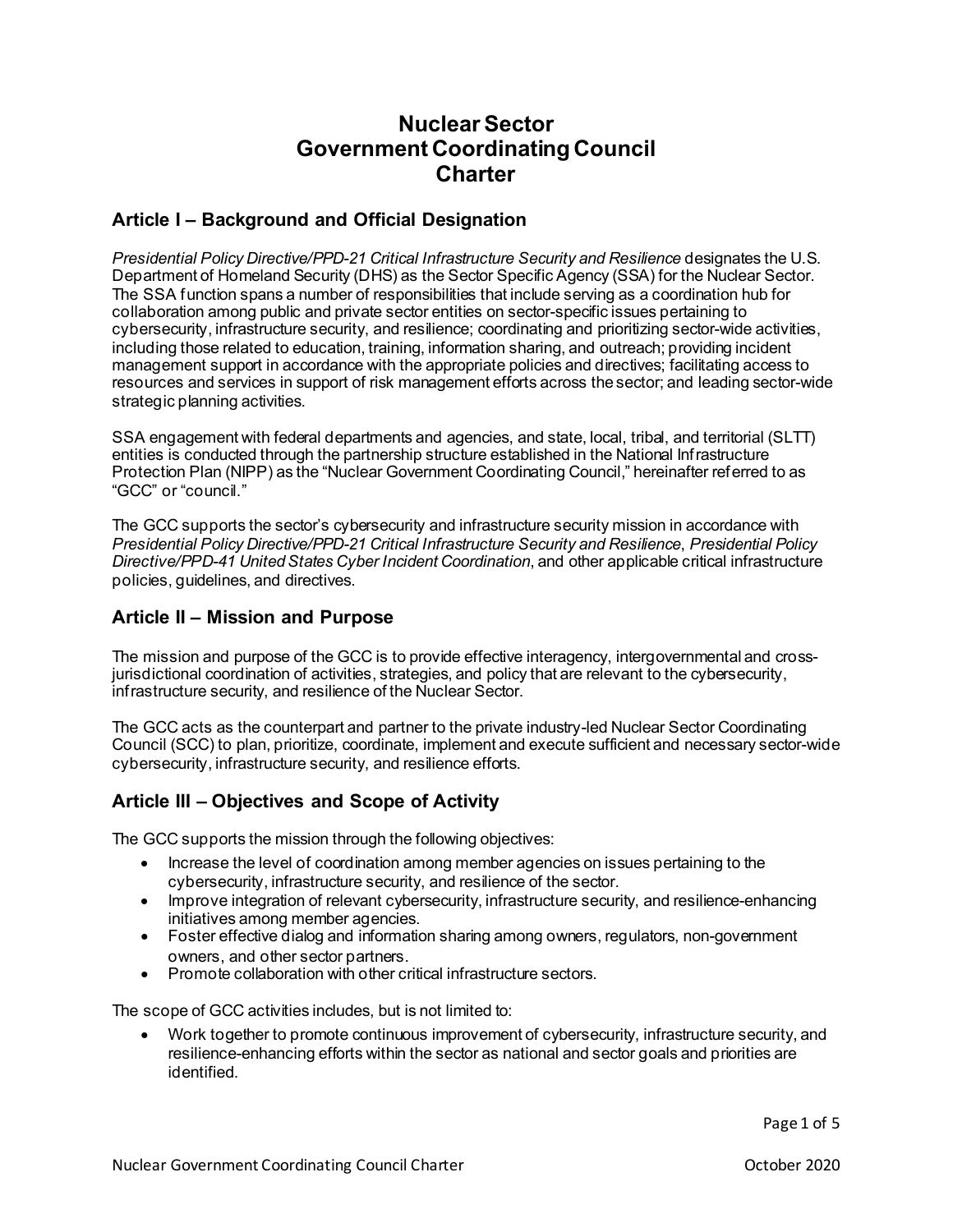- innovative methods across the sector. • Promote adoption and implementation of risk management processes, best practices, and use of
- Identify and support the information-sharing capabilities and mechanisms that are most appropriate for government and industry entities.
- Coordinate with and support the efforts of sector partners to plan, implement and execute the nation's homeland security mission.
- Report on the progress made for addressing goals and objectives and applicable national priorities.
- Acknowledge and respond to concerns of the sector, from both public and private-sector entities, and work in coordinationwith the SCC to address and resolve those concerns when possible.
- Collaborate with the SCC to foster a coordinated sector-wide approach to physical or cyber incidents affecting the sector or during periods of heightened awareness, in accordance to the corresponding authorities, policies, and directives applicable to each agency.

# **Article IV – Membership and Member Representatives**

#### *Membership*

 The SSA is responsible for identifying and organizing a representational GCC to include other federal resides with the department/agency rather than the individual representatives. departments and agencies and as needed, state, local, tribal and territorial government agencies with responsibilities relevant to the cybersecurity, infrastructure security, and resilience posture of the sector. The composition of the GCC shall be consistent with the operational landscape of the sector. Membership

#### *Voting Members*

Membership resides with the participating agency member, which selects its primary and alternate representative(s) at the appropriate decision-making level to achieve the objectives of the GCC. The SSA management staff maintains a record of the designated primary and alternate representative(s) for each voting member.

### *Non-voting Members*

 under the Critical Infrastructure Partnership Advisory Council (CIPAC) charter, and membership may be The GCC may include representatives or designated liaisons from other DHS components and directorates, sector and cross-sector GCCs, other government agencies, or international governmental entities to participate in a non-voting capacity to provide relevant institutional knowledge and technical expertise. Non-voting members do not serve in council or working group leadership roles as required withdrawn at any time at the discretion of the SSA. The SSA management staff maintains a record of the designated representative(s) for each non-voting member.

## *Subject Matter Experts*

 The GCC reserves the right to invite subject matter experts to contribute expertise as needed in support council or working group leadership roles as required under the CIPAC charter. of specific meetings or activities. A subject matter expert's individual expertise or opinion may be used to provide technical or industry-specific information for the purposes of informing the recommendations made by the council. Subject matter experts are non-voting participants of the GCC and do not serve in

## **Article V – Officers and Governance**

#### *Officers*

The GCC is chaired by the Cybersecurity and Infrastructure Security Agency (CISA) as the SSA for the Nuclear Sector. As the SSA Principal, the Director for CISA serves as the chairperson for the GCC.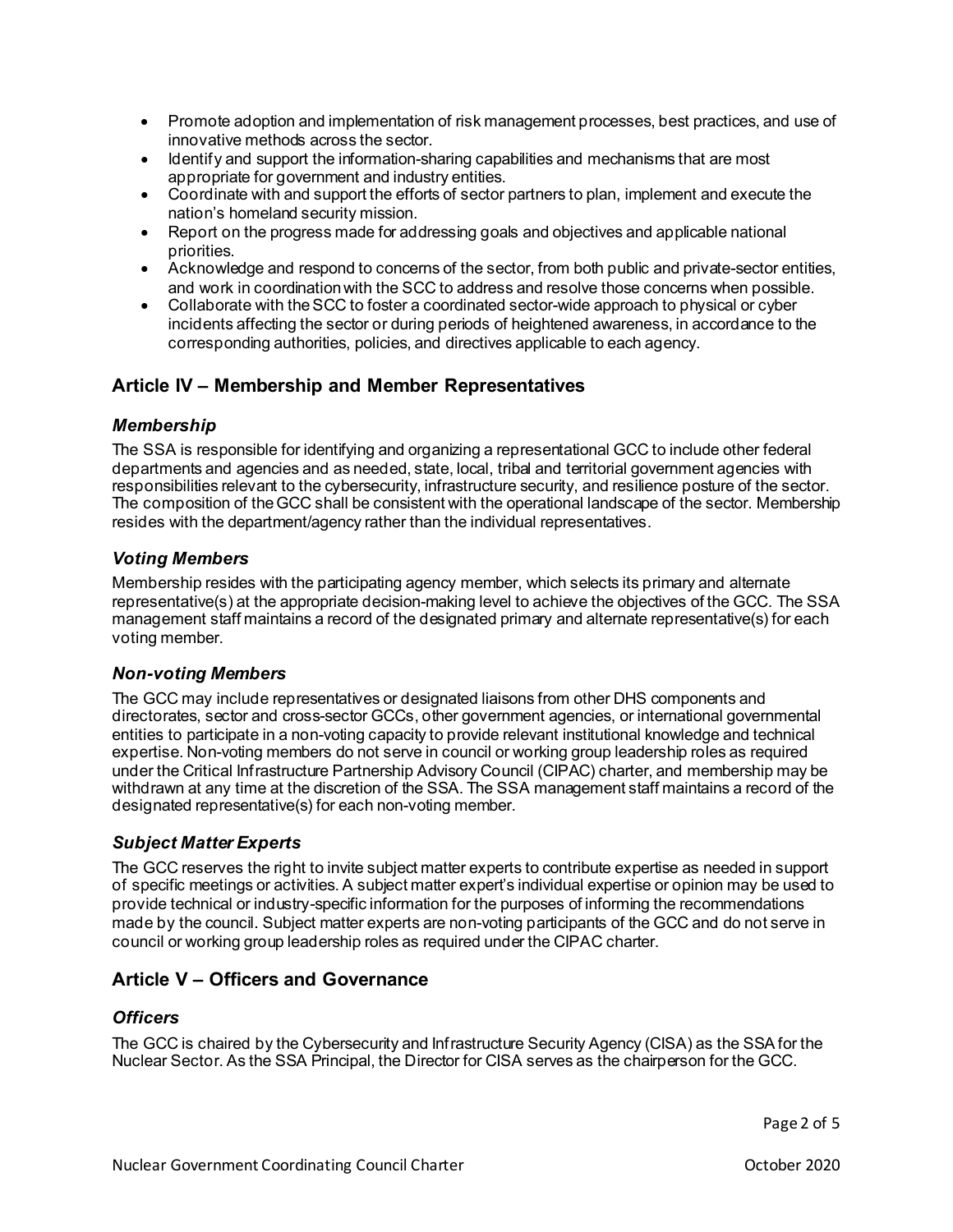of those responsibilities. The Director for CISA may designate SSA management designee(s) to act on his/her behalf, oversee the corresponding SSA management responsibilities, and direct the SSA management staff in the execution

of those responsibilities.<br>It is the responsibility of the chairperson/SSA management designee to:

- • Maintain council membership and representation, facilitate decision-making processes, work in consultation with council membership, and provide cross-sector coordination with state, local, tribal and territorial (SLTT) governments.
- Coordinate development and distribution of work products.
- • Coordinate development and submittal of responses to requests for information directed to the GCC.
- Initiate and facilitate GCC meetings, to include:
	- o Develop agendas;
	- o Monitor issues and initiatives, and completion of action items;
	- o Provide administrative and logistical meeting support;
	- o Prepare and distribute meeting minutes; and
	- o Handle notifications and other communications.
- Determine the need for GCC working groups.
- Manage council records.
- Maintain council charter and other council and working group governance documents.

 SCC meetings with SCC leadership—including meetings conducted under the auspices of CIPAC— The chairperson/SSA management designee initiates the coordination and facilitation of joint GCC and ensuring compliance with the CIPAC Charter.

#### *Governance*

 Council members make decisions through a consultative process and consensus by simple majority of voting members present unless otherwise determined by the chairperson/SSA management designee. Voting member organizations have one vote regardless of the number of representatives present.

 authority to operate that may cause a representative to abstain from voting on certain matters. When The GCC recognizes that each voting member represents a government entity with inherent legal there is dissension, the chairperson/SSA management designee may move forward, and act to fulfill the obligations of the council. Members will strive to meet timelines and deliverables even when there is less than full agreement or participation.

# **Article VI – Meetings**

 an alternative location determined by GCC members. Additional meetings are scheduled as needed. Meetings are held in person or telephonically and follow Robert's Rules of Order. The GCC will meet at least one time a year and as often as quarterly, in the Washington, DC, area or at

# **Article VII – Working Groups**

 groups or serve as working group leads. Working groups and affiliated sub-working groups are established when substantial investigation, research, or other tasks are required that cannot be practicably achieved at regular council meetings. All working groups are meant to advise council members on various issues and processes. Through their primary or alternate representatives, each member agency may designate individuals to serve on working

The council establishes working groups that:

 • Consist of personnel selected by the chairperson/SSA management designee or council based on the issue under study, scope and expertise.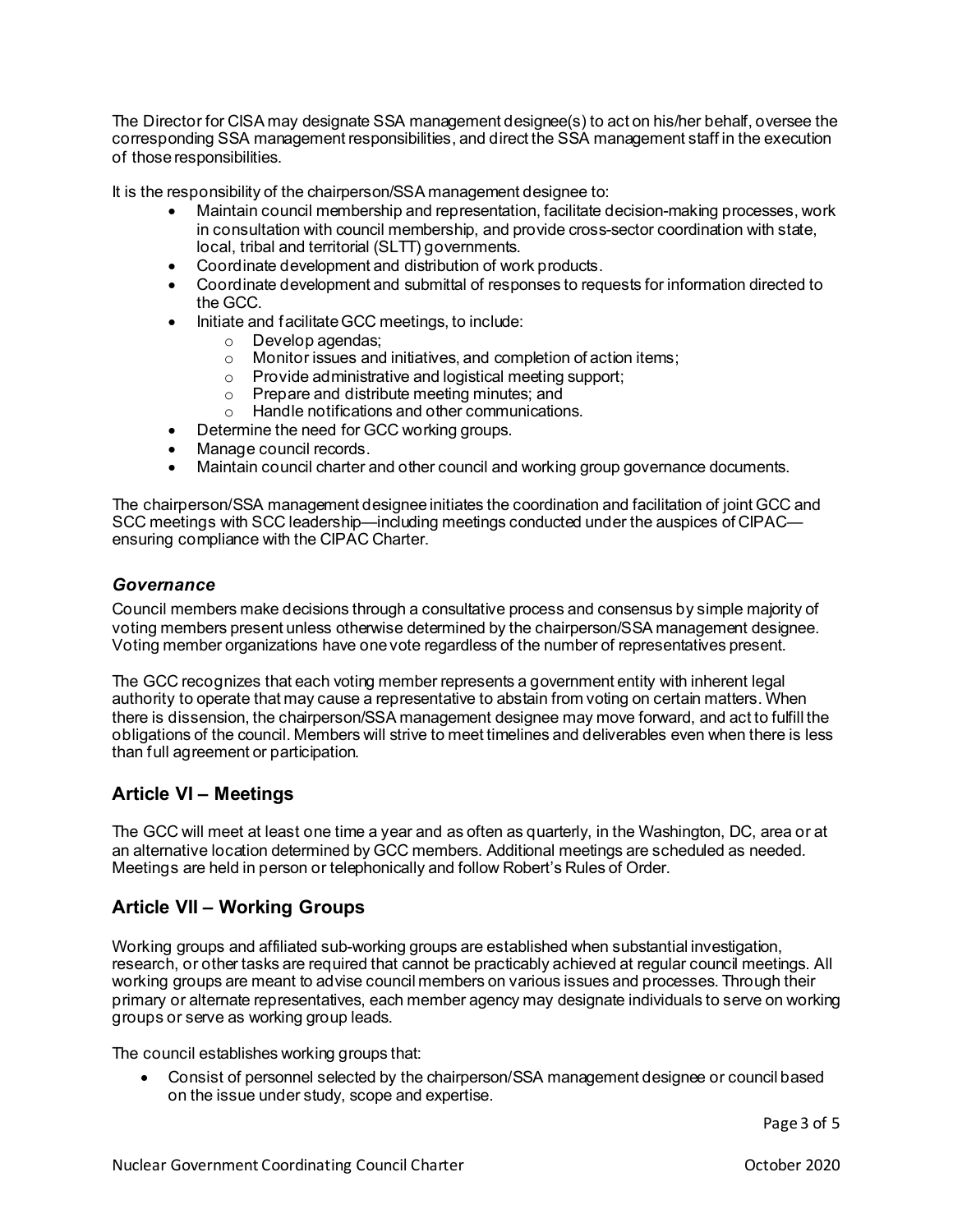- Have a specific and clearly defined mission and scope, time limit and deliverable(s).
- Select a working group chair charged with ensuring that the working group achieves its objective and stays on time within scope.
- Are subordinate to the council and reports activities and recommendations to the council.

 work in close coordination with the corresponding SCC working group chairperson. Joint GCC and SCC Officer (DFO) guidelines. When the Nuclear GCC and SCC form joint working groups, the GCC working group chairperson will working groups may conduct meetings/activities under the auspices of CIPAC when consensus to form recommendations is needed and the group is established in compliance with CIPAC Designated Federal

# **Article VIII – CIPAC Membership and Compliance**

#### *CIPAC Compliance*

CIPAC facilitates interactions between government representatives at the federal, state, local, tribal and territorial levels and representatives from the community of critical infrastructure owners and operators to conduct deliberations that form consensus positions to present to the federal government related to cybersecurity and infrastructure security matters.

Meetings consisting solely of members of the GCC do not constitute meetings of the CIPAC. To conduct or participate in CIPAC activities, the GCC will maintain its charter and a representational membership and will comply with the requirements defined in the CIPAC charter and guidance issued by the CIPAC Designated Federal Officer (DFO).

#### *CIPAC Member and CIPAC Member Representative*

 Members of the GCC are automatically members of CIPAC upon notification to the CIPAC Executive Secretariat/DFO for posting to the publicly accessible CIPAC website. Membership is managed and maintained by the chairperson/SSA management designee staff providing a roster with each representative's name, title, organization/component and contact information to the CIPAC Executive Secretariat/DFO at [CIPAC@cisa.dhs.gov](mailto:CIPAC@cisa.dhs.gov) annually or as changes occur.

# **Article IX – Communications**

The SSA management staff maintain the appropriate communication mechanisms for sharing information among GCC membership and, when applicable, the SCC and other relevant sector partners and stakeholders, in accordance with all applicable information-sharing laws and regulations.

# **Article X – Recordkeeping**

The procedures for the handling, storage, and disposition of GCC records and other documentation are the responsibility of the SSA management staff in accordance with DHS/CISA policies and Federal Records Act requirements.

## **Article XI – Amendments**

 CIPAC website. The chairperson/SSA designee on behalf of the GCC may at any time initiate amendments to this charter. The amended charter will be submitted to the CIPAC DFO in a timely manner for posting on the public

## **Article XII – Approval and Duration**